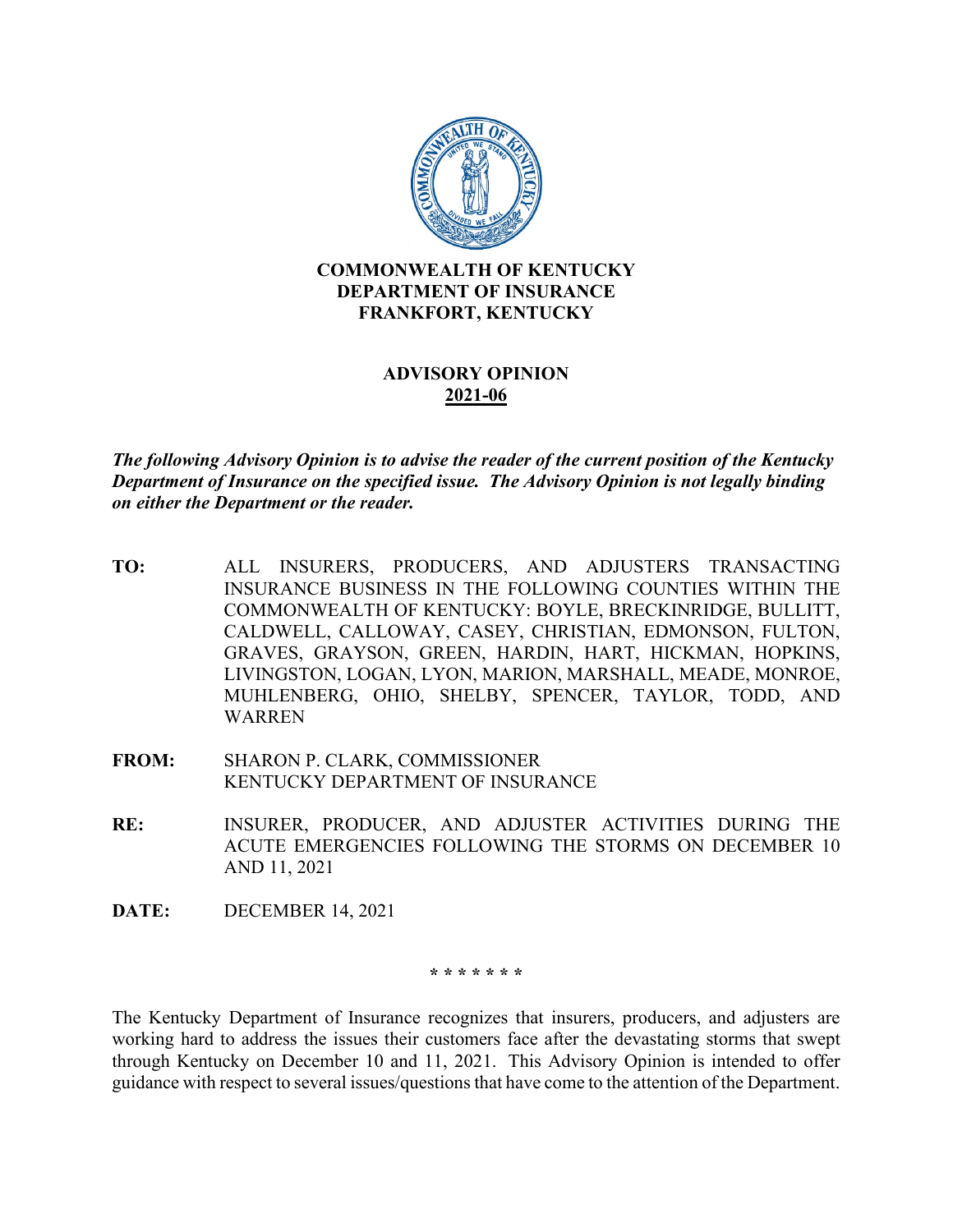## **A. Insurers**

Limited access to funds: The recent storms have impeded the ability of Kentuckians to access funds in certain areas of the state. The Department has received inquiries from insurers regarding their ability to extend time periods for customers to pay premiums, copayments, deductibles, and other charges which may be due. In light of the State of Emergency declared by Governor Beshear in Executive Order 2021-923, insurers are permitted to extend time periods that, when extended, will be for the benefit of their customers. Such extensions should be for reasonable time periods that will not result in a financial hardship on consumers when the payments become due after the extensions have expired. Under the current State of Emergency declared pursuant to Executive Order 2021-923, such extensions may be provided until January 10, 2022. The Department of Insurance may further extend this deadline based upon any additional extension of the above-referenced State of Emergency.

Any insurer intending to offer extensions to consumers should advise the Department of such by sending an email to Rob Roberts at  $Rob.Roberts@ky.gov$  or by letter delivered to:

> Attn: Rob Roberts Commissioner's Office Kentucky Department of Insurance P.O. Box 517 Frankfort, Kentucky 40602

Disruption of Mail Delivery: The recent storms have also resulted in major disruptions to mail delivery. Insurers should refrain from taking action against policyholders such as cancelling policies, non-renewing policies, and implementing rate increases until such time as proper and actual notice can be given.

Access to Policies: In many instances, policyholders may not have access to their policies and are unable to review their policy language. Insurers should supply, upon request from a policyholder, a copy of the policy without charge.

Adjusters: In accordance with KRS 304.9-430(14), temporary registration for emergency independent or staff adjusters shall be issued by the commissioner in the event of a catastrophe declared in Kentucky. Insurers sending unlicensed adjusters to Kentucky to assist with claims from the storms of December 10 and 11, 2021 (Catastrophe Serial No. 2176) must complete a Form 8307 to register the unlicensed catastrophe adjusters. The form must be completed and submitted by the insurer, not the individual adjuster or any other entity. Any Form 8307 shall be submitted electronically through the insurer's eServices account on the Department's website at [http://insurance.ky.gov.](http://insurance.ky.gov/) An emergency independent or staff adjuster's registration shall remain in force for a period not to exceed ninety (90) days, unless extended by the commissioner.

## **B. Public Adjusters**

A public adjuster is an adjuster that acts on behalf of an insured or aids an insured solely in relation to first-party claims arising under insurance contracts that insure the real or personal property of